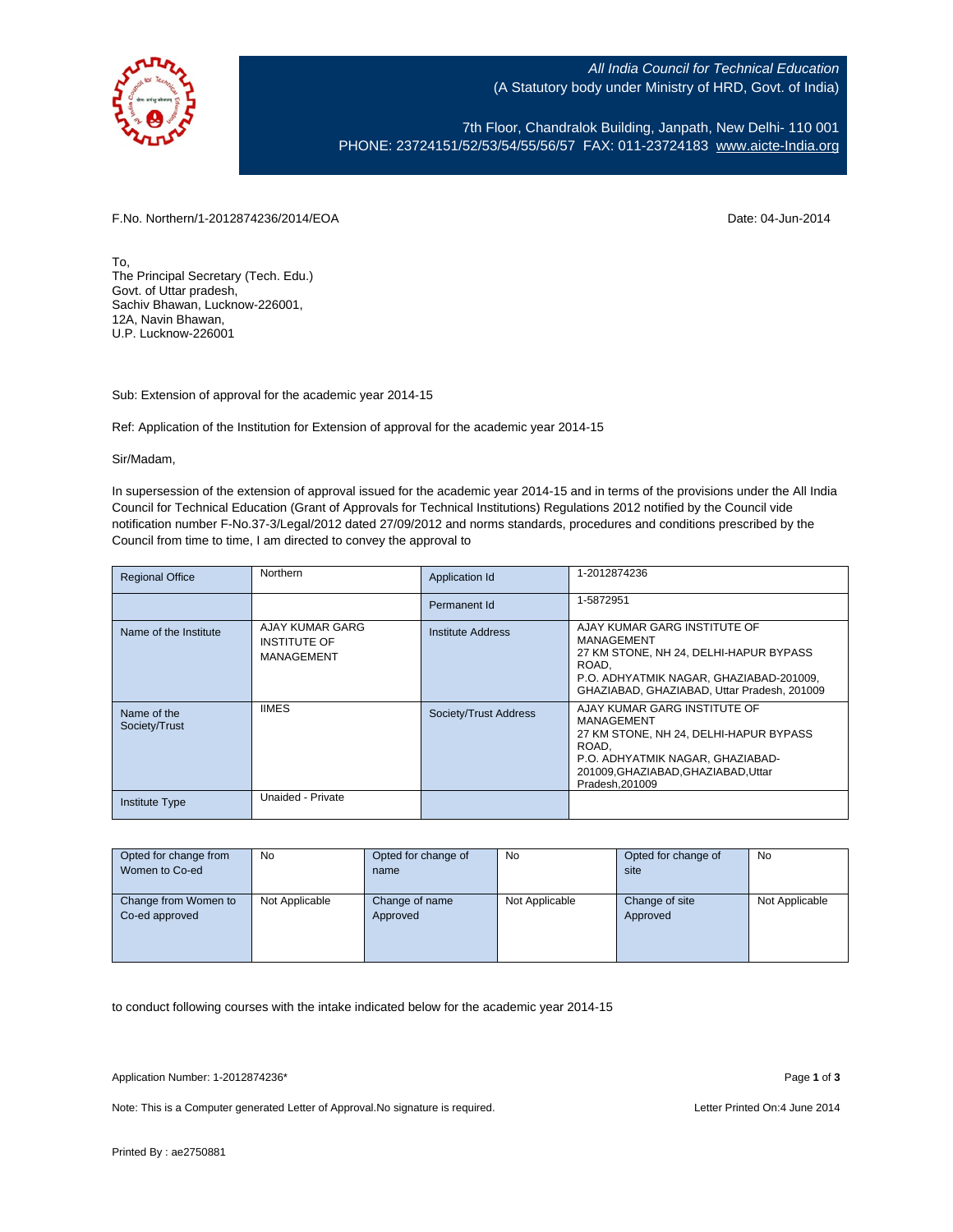## All India Council for Technical Education (A Statutory body under Ministry of HRD, Govt. of India)



7th Floor, Chandralok Building, Janpath, New Delhi- 110 001 PHONE: 23724151/52/53/54/55/56/57 FAX: 011-23724183 [www.aicte-India.org](http://www.aicte-india.org/)

| Application Id: 1-2012874236<br>Program | <b>Shift</b> | Level                              | Course                                                        | Time<br>Full/Part          | <b>Affiliating Body</b>                              | 4<br>ᡪ<br>2013-<br>Intake | 흐<br>59<br>Approve<br>Intake<br>14-15 | status<br>Approval<br>$\overline{g}$ | status<br>Approval<br><b>DId</b> | ollaboration<br>status<br>Ō<br>Foreign C<br>Approval |
|-----------------------------------------|--------------|------------------------------------|---------------------------------------------------------------|----------------------------|------------------------------------------------------|---------------------------|---------------------------------------|--------------------------------------|----------------------------------|------------------------------------------------------|
| <b>MANAGEMEN</b>                        | 1st<br>Shift | <b>POST</b><br><b>GRADUA</b><br>TE | <b>MASTERS IN</b><br><b>BUSINESS</b><br><b>ADMINISTRATION</b> | <b>FULL</b><br><b>TIME</b> | Uttar Pradesh<br>Technical<br>University,<br>Lucknow | 120                       | 120                                   | <b>No</b>                            | <b>No</b>                        | N                                                    |

• Validity of the course details may be verified at www.aicte-india.org>departments>approvals

The above mentioned approval is subject to the condition that AJAY KUMAR GARG INSTITUTE OF MANAGEMENT shall follow and adhere to the Regulations, guidelines and directions issued by AICTE from time to time and the undertaking / affidavit given by the institution along with the application submitted by the institution on portal and subsequently upload and update the student/ faculty/ other data on portal as per the time schedule which will be intimated by AICTE.

In case of any differences in content in this Computer generated Extension of Approval Letter, the content/information as approved by the Executive Council / General Council as available on the record of AICTE shall be final and binding.

Strict compliance of Anti-Ragging Regulation:- Approval is subject to strict compliance of provisions made in AICTE Regulation notified vide F. No. 37-3/Legal/AICTE/2009 dated July 1, 2009 for Prevention and Prohibition of Ragging in Technical Institutions. In case Institution fails to take adequate steps to Prevent Ragging or fails to act in accordance with AICTE Regulation or fails to punish perpetrators or incidents of Ragging, it will be liable to take any action as defined under clause 9(4) of the said Regulation.

> **(Dr. Kuncheria P. Isaac)** Member Secretary, AICTE

Copy to:

- **1. The Regional Officer,** All India Council for Technical Education Govt. Polytechnic Campus Adjoining Directorate of Technical Education Vikas Nagar, Kanpur-208 002, Uttar Pradesh
- **2. The Director Of Technical Education,** Uttar Pradesh

Application Number: 1-2012874236\* Page **2** of **3**

Note: This is a Computer generated Letter of Approval.No signature is required. Letter Printed On:4 June 2014